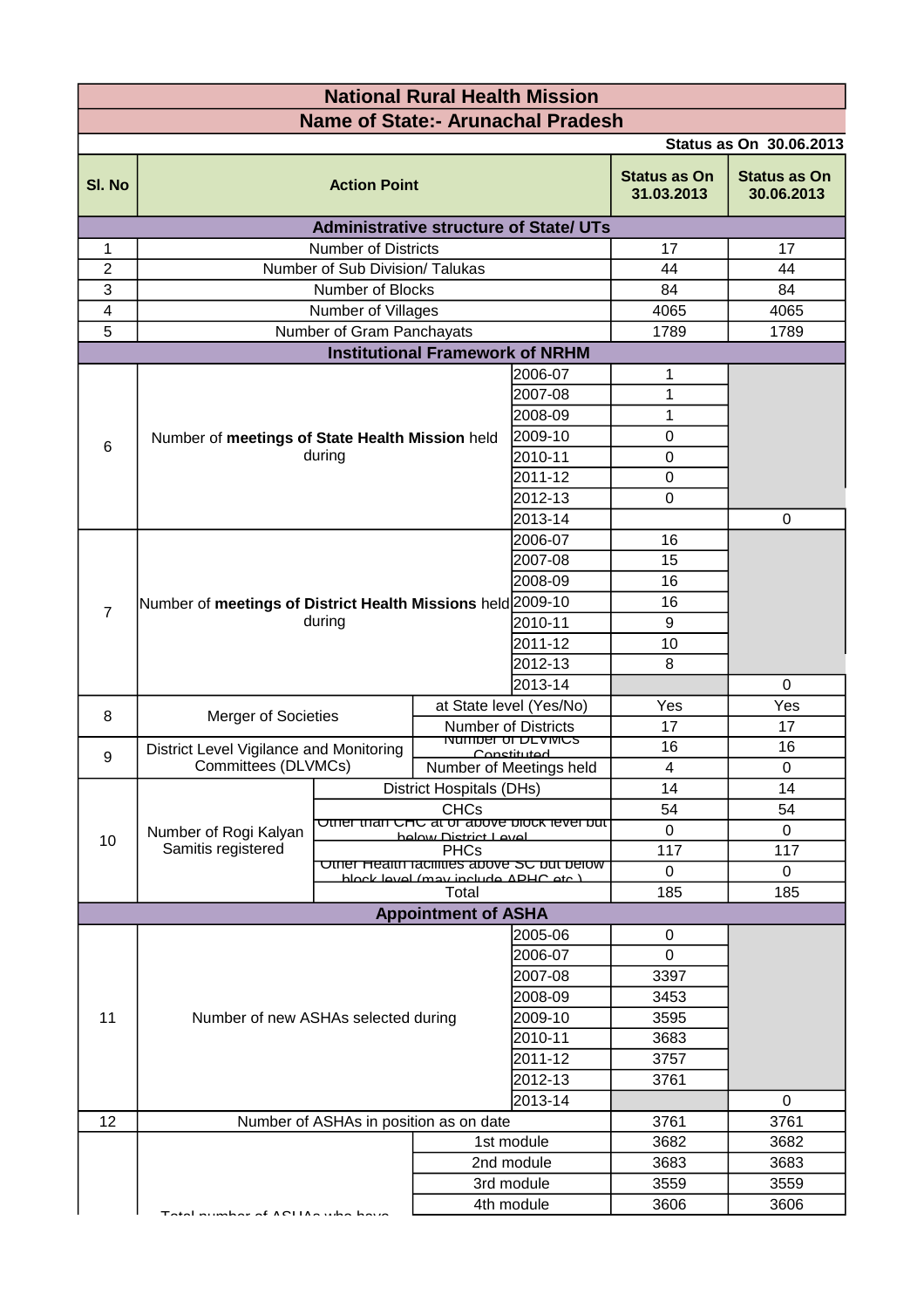| <b>National Rural Health Mission</b>                                               |                                                                                                       |                            |                 |                                   |                                   |  |
|------------------------------------------------------------------------------------|-------------------------------------------------------------------------------------------------------|----------------------------|-----------------|-----------------------------------|-----------------------------------|--|
| <b>Name of State:- Arunachal Pradesh</b>                                           |                                                                                                       |                            |                 |                                   |                                   |  |
|                                                                                    |                                                                                                       |                            |                 |                                   | <b>Status as On 30.06.2013</b>    |  |
| SI. No                                                                             | <b>Action Point</b>                                                                                   |                            |                 | <b>Status as On</b><br>31.03.2013 | <b>Status as On</b><br>30.06.2013 |  |
| 13                                                                                 | <u>TOTAL HUMDEL OF ASHAS WHO HAVE</u><br>received training in                                         |                            | 5th module      | 3643                              | 3643                              |  |
|                                                                                    |                                                                                                       | 6th module &<br>7th module | Round 1         | 3629                              | 3629                              |  |
|                                                                                    |                                                                                                       |                            | Round 2         | 3135                              | 3135                              |  |
|                                                                                    |                                                                                                       |                            | Round 3         | 1447<br>$\mathbf 0$               | 1447                              |  |
|                                                                                    |                                                                                                       | Round 4                    |                 |                                   | $\mathbf{0}$                      |  |
| 14                                                                                 | Number of ASHAs in position with Drug kits                                                            |                            |                 | 3496                              | 3496                              |  |
|                                                                                    |                                                                                                       |                            | 2005-06         | $\Omega$                          |                                   |  |
|                                                                                    |                                                                                                       |                            | 2006-07         | 28                                |                                   |  |
|                                                                                    |                                                                                                       |                            | 2007-08         | 318                               |                                   |  |
|                                                                                    | Total number of Monthly Village Health & Nutrition                                                    |                            | 2008-09         | 537                               |                                   |  |
| 15                                                                                 | Days (VHNDs) held in the state during                                                                 |                            | 2009-10         | 1483                              |                                   |  |
|                                                                                    |                                                                                                       |                            | 2010-11         | 1599                              |                                   |  |
|                                                                                    |                                                                                                       |                            | 2011-12         | 8218                              |                                   |  |
|                                                                                    |                                                                                                       |                            | 2012-13         | 14149                             |                                   |  |
|                                                                                    |                                                                                                       |                            | 2013-14         |                                   | 2080                              |  |
| 16                                                                                 | <u>  TNUTTIDET OF VIIIage Health Samtation &amp; Nutrition Committee (VHSNC)</u><br>Conctituted       |                            |                 | 3772                              | 3772                              |  |
| 17                                                                                 | (VHSNC) constituted                                                                                   |                            |                 | 0                                 | 0                                 |  |
| 18                                                                                 | Conitation 8 Nutrition Committoo (VUSNC) unto 21 02 2012                                              |                            |                 | 0                                 | $\Omega$                          |  |
| 19                                                                                 | <b>Sanitation &amp; Nutrition Committee (VHSNC)</b>                                                   |                            |                 | $\mathbf 0$                       | $\mathbf 0$                       |  |
|                                                                                    | Number of Joint Account operational at SCs &                                                          |                            | Sub Centre      | 286                               | 286                               |  |
| 20                                                                                 | <b>VHSNCs</b>                                                                                         |                            | <b>VHSNC</b>    | 3772                              | 3772                              |  |
|                                                                                    | <b>Training on Community action under NRHM</b>                                                        |                            |                 |                                   |                                   |  |
| Number of VHSNC members trained on functioning of VHSNCs<br>21<br>$\mathbf 0$<br>0 |                                                                                                       |                            |                 |                                   |                                   |  |
| 22                                                                                 | Number of RKS members trained on functioning of RKS                                                   |                            |                 | 0                                 | 0                                 |  |
| 23                                                                                 | Number of PRT representatives trained on functioning of Community<br><b>Action</b>                    |                            |                 | $\mathbf 0$                       | $\mathsf 0$                       |  |
| 24                                                                                 | regular) from Health Department trained on issues related to                                          |                            |                 | 25                                | 0                                 |  |
| 25                                                                                 | Other trainings (specify the type or training and the no. of personner                                |                            |                 | 0                                 | $\mathbf{0}$                      |  |
| <u>للممسمعين</u><br><b>Community monitoring</b>                                    |                                                                                                       |                            |                 |                                   |                                   |  |
|                                                                                    |                                                                                                       |                            | in 2011-12      | 0                                 | 0                                 |  |
| 26                                                                                 | Number of districts where Community Monitoring was                                                    |                            | in 2012-13      | 1                                 | 1                                 |  |
|                                                                                    | undertaken in few blocks                                                                              |                            | in 2013-14      | 0                                 | $\mathbf{0}$                      |  |
|                                                                                    |                                                                                                       |                            | in 2011-12      | 0                                 | $\mathbf{0}$                      |  |
| 27                                                                                 | Number of districts where Community Monitoring has<br>been expanded to all the blocks                 |                            | in 2012-13      | 3                                 | 3                                 |  |
|                                                                                    |                                                                                                       |                            | in 2013-14      | 0                                 | 0                                 |  |
|                                                                                    |                                                                                                       | <b>State</b>               | 0               | 0                                 |                                   |  |
|                                                                                    |                                                                                                       |                            | <b>District</b> | 0                                 | 0                                 |  |
| 28                                                                                 | No. of Samwad/ Jan Sunwai conducted at                                                                |                            | <b>Block</b>    | 1                                 | 0                                 |  |
|                                                                                    |                                                                                                       |                            | <b>PHC</b>      | $\mathbf 0$                       | $\mathbf{0}$                      |  |
|                                                                                    |                                                                                                       | Village                    | 0               | $\mathbf{0}$                      |                                   |  |
|                                                                                    |                                                                                                       |                            |                 |                                   |                                   |  |
| 29                                                                                 | <b>Accountability measures</b><br>vvnemer cluzen s chaner are formed and displayed on the state       |                            |                 | No                                | No                                |  |
|                                                                                    | vvneufer a gneoative hedre ssartlilevnariisith nast ote (Yse (Ab) in me                               |                            |                 | No                                | N <sub>0</sub>                    |  |
| 30                                                                                 | Ctate with a toll-free number dedicated for the came (Vec/No)<br>If yes, what is the toll-free number |                            |                 |                                   |                                   |  |
| <b>Sub Centres (SC's)</b>                                                          |                                                                                                       |                            |                 |                                   |                                   |  |
| 31                                                                                 | Number of SCs                                                                                         |                            |                 |                                   | 472                               |  |
|                                                                                    |                                                                                                       |                            | With one ANM    | 472<br>164                        | 164                               |  |
| 32                                                                                 | Number of SCs which are functional                                                                    |                            | With Second ANM | 21                                | 21                                |  |
| 33                                                                                 | <u>number or SCS which have submitted Othization Certificate (OCS) for</u>                            |                            |                 |                                   |                                   |  |
|                                                                                    | untiad funde ralasead during 2012.12                                                                  |                            |                 |                                   |                                   |  |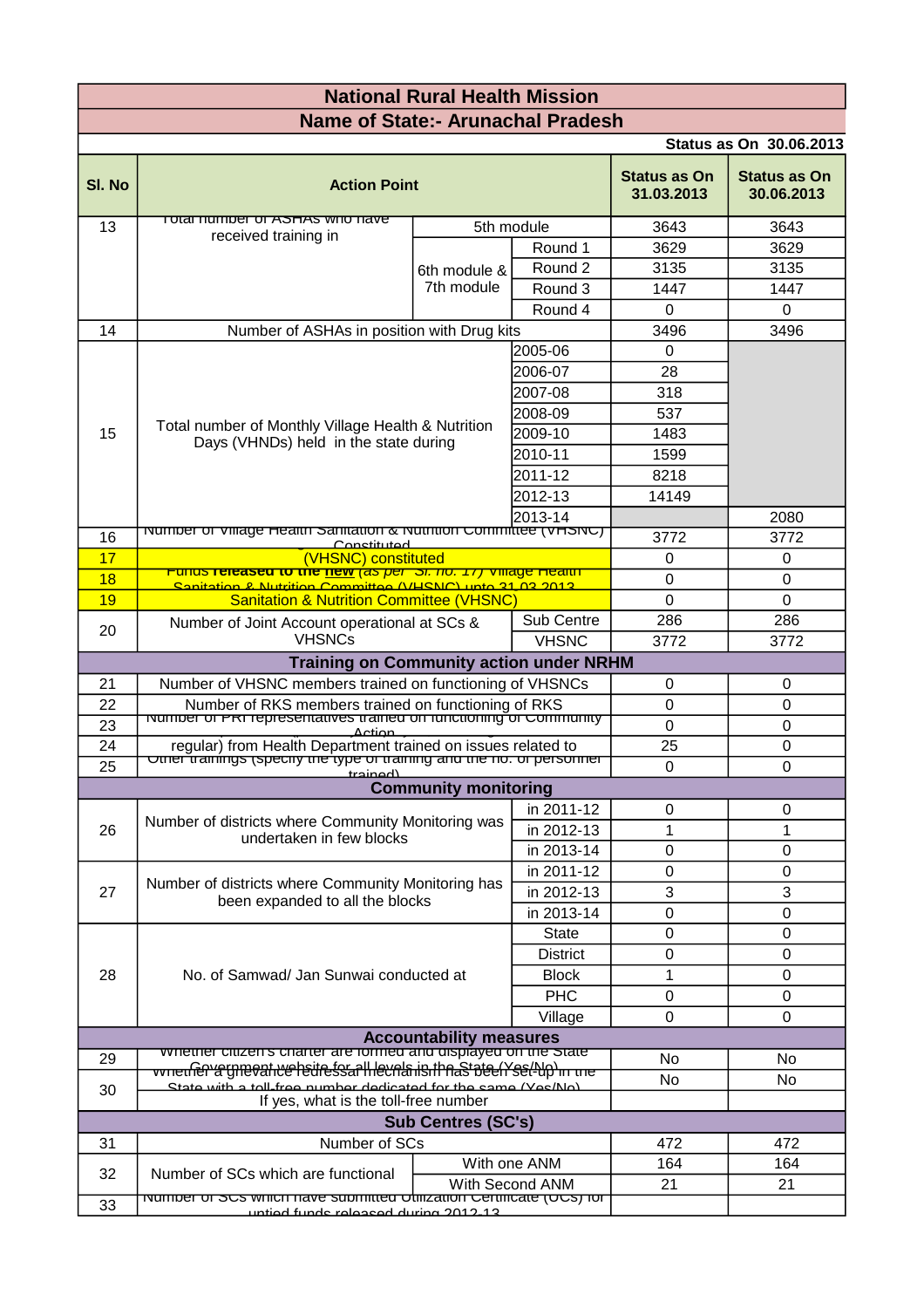| <b>National Rural Health Mission</b>                                                                                        |                                                                                                       |                                                      |                                   |                                   |  |  |
|-----------------------------------------------------------------------------------------------------------------------------|-------------------------------------------------------------------------------------------------------|------------------------------------------------------|-----------------------------------|-----------------------------------|--|--|
| <b>Name of State:- Arunachal Pradesh</b>                                                                                    |                                                                                                       |                                                      |                                   |                                   |  |  |
|                                                                                                                             |                                                                                                       |                                                      |                                   | <b>Status as On 30.06.2013</b>    |  |  |
| SI. No                                                                                                                      | <b>Action Point</b>                                                                                   |                                                      | <b>Status as On</b><br>31.03.2013 | <b>Status as On</b><br>30.06.2013 |  |  |
|                                                                                                                             | Total APHCS, PHCS, CHCS & Other Sub District factifities functional as                                | <b>24X7 Services under NRHM</b>                      |                                   |                                   |  |  |
| 34                                                                                                                          | 24Y7 hacic                                                                                            |                                                      | 79                                | 79                                |  |  |
|                                                                                                                             |                                                                                                       | <b>Primary Health Centres (PHCs)</b>                 |                                   |                                   |  |  |
| 35                                                                                                                          | Number of PHCs                                                                                        | 127                                                  | 127                               |                                   |  |  |
| 36                                                                                                                          | Total Number of PHCs functioning as 24x7 basis<br>Total Number of PHCs made operational as 24x7 basis |                                                      | 64                                | 64                                |  |  |
| 37                                                                                                                          | (during April 2013 to June 2013)                                                                      |                                                      | 64                                | 0                                 |  |  |
| 38                                                                                                                          | Number of PHCs where 3 Staff Nurses have been posted<br>Other Health facilities above SC but          |                                                      | 42                                | 42                                |  |  |
| 39                                                                                                                          | below block level (may include APHC<br>etc.                                                           | Functioning 24X7 as on date<br><b>Nurcac</b>         |                                   |                                   |  |  |
|                                                                                                                             |                                                                                                       | <b>Community Health Centre(CHCs)</b>                 |                                   |                                   |  |  |
| 40                                                                                                                          | Number of Community Health Centre                                                                     | 54                                                   | 54                                |                                   |  |  |
| 41                                                                                                                          | Total Number of CHCs functioning as 24x7 basis as on date                                             |                                                      | 15                                | 15                                |  |  |
| 42                                                                                                                          | Facilities other than CHC at or above<br>block level but below District Level                         | Functioning 24X7 as on date                          |                                   |                                   |  |  |
|                                                                                                                             |                                                                                                       | selected ibl "tipgi adation to                       | $\Omega$                          | 0                                 |  |  |
|                                                                                                                             |                                                                                                       | <b>Facility surfeld</b> Completed                    | 54                                | 54                                |  |  |
| 43                                                                                                                          | Number of CHCs                                                                                        | <del>rnyślCal'upgrabation<sup>i</sup>stàneu</del>    | $\Omega$                          | $\Omega$                          |  |  |
|                                                                                                                             |                                                                                                       | <del>rnysicta Upyfauation</del><br>completed to IDHS | 0                                 | $\Omega$                          |  |  |
|                                                                                                                             |                                                                                                       | <b>District Hospitals (DHs)</b>                      |                                   |                                   |  |  |
| 44                                                                                                                          | Number of District Hospitals                                                                          |                                                      | 14                                | 14                                |  |  |
| 45                                                                                                                          | Number of District level Health Facilities other than District Hospital                               |                                                      | $\Omega$                          | $\mathbf{0}$                      |  |  |
| 46                                                                                                                          | in the product of District level Health Facilities (including DHs) which are<br>$E$ Dile              |                                                      | 12                                | 12                                |  |  |
|                                                                                                                             | <b>First Referral Units (FRU)</b>                                                                     |                                                      |                                   |                                   |  |  |
|                                                                                                                             | Total number of centres operational as                                                                | DН                                                   | 12                                | 12                                |  |  |
| 47                                                                                                                          |                                                                                                       | <b>SDH</b>                                           | $\Omega$                          | 0                                 |  |  |
|                                                                                                                             | FRUs as on date                                                                                       | CHC and others level                                 | $\mathbf{1}$                      | $\mathbf{1}$                      |  |  |
|                                                                                                                             | Total<br><u>Tutai number of UHUS made operational as ERUS</u>                                         |                                                      | 13                                | 13                                |  |  |
| 48<br>$\mathbf 0$<br><u>Iduring Anril 2013 to June 2013)</u><br>Human Resources Augmented under NRHM (on contractual basis) |                                                                                                       |                                                      |                                   |                                   |  |  |
|                                                                                                                             |                                                                                                       |                                                      |                                   |                                   |  |  |
|                                                                                                                             | Number of General Duty Medical<br>Officers (GDMOs) i.e. MBBS Doctors in<br>position                   | At PHC level                                         | 4                                 | 4                                 |  |  |
| 49                                                                                                                          |                                                                                                       | Other than PHC                                       |                                   |                                   |  |  |
|                                                                                                                             | <u>number of new General Duty Medical Unicers (GDMUS) deproyed</u>                                    | <b>Total</b>                                         | 86                                | 86                                |  |  |
| 50                                                                                                                          | <u> 2012 Anril 2013 to June 2013</u>                                                                  | 62LT, 20Health                                       | 0<br>62LT, 20Health               |                                   |  |  |
| 51                                                                                                                          | Number of Paramedics in position as on Date                                                           |                                                      | Worker                            | Worker                            |  |  |
|                                                                                                                             | Number of Specialists in position as on                                                               | At CHC level                                         | 1                                 | $\mathbf{1}$                      |  |  |
| 52                                                                                                                          | date                                                                                                  | Other than CHC                                       | $\overline{c}$                    | $\overline{c}$                    |  |  |
|                                                                                                                             | <b>Number of new Specialists deproyed auring April 2013 to June</b>                                   | <b>Total</b>                                         | 3                                 | 3                                 |  |  |
| 53                                                                                                                          | 2012                                                                                                  |                                                      |                                   | 0                                 |  |  |
| 54                                                                                                                          | Number of Staff Nurses (SNs)                                                                          | Required at CHC<br><b>Sanctioned at CHC</b>          |                                   |                                   |  |  |
| 55                                                                                                                          | <u>o דווסו דווסאר number or new Starr nurses (SNS) aephoyed during April zuls to</u>                  |                                                      |                                   | 0                                 |  |  |
|                                                                                                                             | <u>June 2012</u>                                                                                      | At CHC level                                         | 52                                | 52                                |  |  |
| 56                                                                                                                          | Number of Staff Nurses in position as                                                                 | Other than CHC                                       | 148                               | 148                               |  |  |
|                                                                                                                             | on date                                                                                               | <b>Total</b>                                         | 200                               | 200                               |  |  |
| 57                                                                                                                          | Number of ANMs in position as on date                                                                 |                                                      | 190                               | 190                               |  |  |
| 58                                                                                                                          | Number of new ANMs deployed during April 2013 to June 2013                                            |                                                      |                                   | 0                                 |  |  |
| <b>HUMAN RESOURCE IN POSITION (REGULAR)</b>                                                                                 |                                                                                                       |                                                      |                                   |                                   |  |  |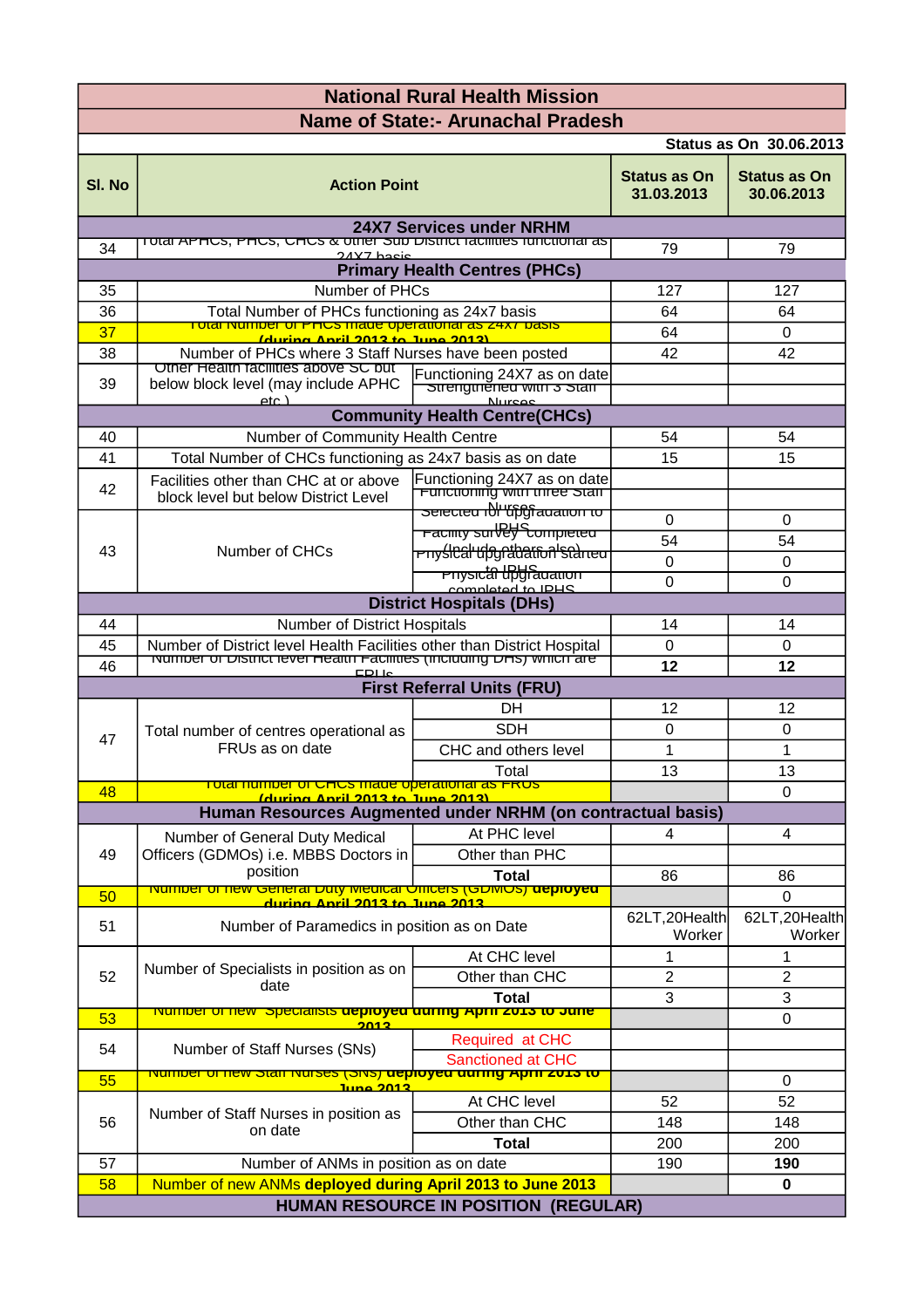| <b>National Rural Health Mission</b>                                  |                                                                                                                                  |                                          |                                                                                                                        |                                   |                                   |  |
|-----------------------------------------------------------------------|----------------------------------------------------------------------------------------------------------------------------------|------------------------------------------|------------------------------------------------------------------------------------------------------------------------|-----------------------------------|-----------------------------------|--|
| <b>Name of State:- Arunachal Pradesh</b>                              |                                                                                                                                  |                                          |                                                                                                                        |                                   |                                   |  |
|                                                                       |                                                                                                                                  |                                          |                                                                                                                        |                                   | <b>Status as On 30.06.2013</b>    |  |
| SI. No                                                                |                                                                                                                                  | <b>Action Point</b>                      |                                                                                                                        | <b>Status as On</b><br>31.03.2013 | <b>Status as On</b><br>30.06.2013 |  |
| 59                                                                    |                                                                                                                                  |                                          | <u> Re. Manush of General Duty Medical Doctors (GDMOS) i.e. MBBS</u><br>Doctors in nosition at various level (Peqular) | 460                               | 460                               |  |
| 60                                                                    |                                                                                                                                  | Paramedics in position (Regular)         |                                                                                                                        |                                   |                                   |  |
| 61                                                                    |                                                                                                                                  | Specialists in position (Regular)        |                                                                                                                        | 61                                | 61                                |  |
| 62                                                                    |                                                                                                                                  | Staff Nurses in position As on (Regular) |                                                                                                                        | 192                               | 192                               |  |
| 63                                                                    |                                                                                                                                  | ANMsin position As on (Regular)          |                                                                                                                        | 390                               | 390                               |  |
|                                                                       |                                                                                                                                  |                                          | Progress of Infrastructure Development under NRHM since 2005-06                                                        |                                   |                                   |  |
|                                                                       |                                                                                                                                  |                                          | sanctioned/completed / under process                                                                                   |                                   |                                   |  |
|                                                                       |                                                                                                                                  | <b>New</b><br>Construction               | Sanctioned                                                                                                             | 0                                 | 0                                 |  |
|                                                                       |                                                                                                                                  |                                          | Completed                                                                                                              | $\mathbf 0$                       | $\mathbf 0$                       |  |
| 64                                                                    | *Number of District                                                                                                              |                                          | Work under process                                                                                                     | $\mathbf 0$                       | $\mathbf 0$                       |  |
|                                                                       | <b>Hospitals (DHs) where</b>                                                                                                     | Rennovation/                             | Sanctioned                                                                                                             | 12                                | 12                                |  |
|                                                                       |                                                                                                                                  | Upgradation                              | Completed                                                                                                              | $\mathbf 0$                       | 0                                 |  |
|                                                                       |                                                                                                                                  |                                          | Work under process                                                                                                     | 12                                | 12                                |  |
|                                                                       |                                                                                                                                  | <b>New</b>                               | Sanctioned                                                                                                             | $\mathbf 0$                       | $\mathbf 0$                       |  |
|                                                                       | *Number of other than                                                                                                            | Construction                             | Completed                                                                                                              | $\mathbf 0$                       | $\mathbf 0$                       |  |
| 65                                                                    | <b>CHC at or above block</b>                                                                                                     |                                          | Work under process                                                                                                     | $\mathbf 0$                       | 0                                 |  |
|                                                                       | level but below District<br>Level /(SDH) where                                                                                   | Rennovation/                             | Sanctioned                                                                                                             | 0                                 | 0                                 |  |
|                                                                       |                                                                                                                                  | Upgradation                              | Completed                                                                                                              | $\mathbf 0$                       | $\mathbf 0$                       |  |
|                                                                       |                                                                                                                                  |                                          | Work under process                                                                                                     | 0                                 | 0                                 |  |
|                                                                       |                                                                                                                                  | <b>New</b>                               | Sanctioned                                                                                                             | $\mathbf 0$                       | $\mathbf 0$                       |  |
|                                                                       | *Number of Community                                                                                                             | Construction                             | Completed                                                                                                              | 0                                 | 0                                 |  |
| 66                                                                    | <b>Health Centres (CHCs)</b>                                                                                                     |                                          | Work under process                                                                                                     | 1                                 | 1                                 |  |
|                                                                       | where                                                                                                                            | Rennovation/<br>Upgradation              | Sanctioned                                                                                                             | $\overline{1}$                    | 3                                 |  |
|                                                                       |                                                                                                                                  |                                          | Completed                                                                                                              | $\mathbf 0$                       | $\mathbf 0$                       |  |
|                                                                       |                                                                                                                                  |                                          | Work under process                                                                                                     | $\mathbf{1}$                      | $\mathbf{1}$                      |  |
|                                                                       | *Number of Primary<br><b>Health Centres (PHCs)</b><br>where                                                                      | <b>New</b><br>Construction               | Sanctioned                                                                                                             | 0<br>$\mathbf 0$                  | 3<br>$\mathbf 0$                  |  |
|                                                                       |                                                                                                                                  |                                          | Completed<br>Work under process                                                                                        | $\mathbf{1}$                      | 1                                 |  |
| 67                                                                    |                                                                                                                                  |                                          | Sanctioned                                                                                                             | $\overline{0}$                    | 3                                 |  |
|                                                                       |                                                                                                                                  | Rennovation/<br>Upgradation              | Completed                                                                                                              | $\mathbf 0$                       | $\mathbf 0$                       |  |
|                                                                       |                                                                                                                                  |                                          | Work under process                                                                                                     | 27                                | 27                                |  |
|                                                                       |                                                                                                                                  |                                          | Sanctioned                                                                                                             | 0                                 | 0                                 |  |
|                                                                       | *Number of other<br><b>Health Facilities above</b><br><b>SC but below block</b><br>level (may include<br><b>APHC etc.) where</b> | <b>New</b><br>Construction               | Completed                                                                                                              | $\mathbf 0$                       | $\mathbf 0$                       |  |
|                                                                       |                                                                                                                                  |                                          | Work under process                                                                                                     | $\mathbf 0$                       | $\mathsf 0$                       |  |
| 68                                                                    |                                                                                                                                  | Rennovation/<br>Upgradation              | Sanctioned                                                                                                             | 0                                 | $\pmb{0}$                         |  |
|                                                                       |                                                                                                                                  |                                          | Completed                                                                                                              | $\mathbf 0$                       | $\mathbf 0$                       |  |
|                                                                       |                                                                                                                                  |                                          | Work under process                                                                                                     | $\mathbf 0$                       | 0                                 |  |
|                                                                       |                                                                                                                                  |                                          | Sanctioned                                                                                                             | $\mathbf 0$                       | $\mathsf 0$                       |  |
| 69                                                                    | *Number of Sub<br><b>Centres (SCs) where</b>                                                                                     | <b>New</b><br>Construction               | Completed                                                                                                              | 0                                 | 0                                 |  |
|                                                                       |                                                                                                                                  |                                          | Work under process                                                                                                     | 65                                | 65                                |  |
|                                                                       |                                                                                                                                  | Rennovation/                             | Sanctioned                                                                                                             | $\Omega$                          | 8                                 |  |
|                                                                       |                                                                                                                                  |                                          | Completed                                                                                                              | $\mathbf 0$                       | 0                                 |  |
|                                                                       |                                                                                                                                  | Upgradation                              | Work under process                                                                                                     | $\mathbf 0$                       | $\mathbf 0$                       |  |
| State Programme Management Units, District PMU & Block PMU under NRHM |                                                                                                                                  |                                          |                                                                                                                        |                                   |                                   |  |
| 70                                                                    |                                                                                                                                  |                                          | Programme Management Unit (SPMU) set up at State level (Yes/No)                                                        | Yes                               | Yes                               |  |
|                                                                       |                                                                                                                                  | DPMU established                         |                                                                                                                        | 16                                | 17                                |  |
|                                                                       | <b>Number of Districts</b>                                                                                                       |                                          | <b>DIStrict Programme Manager (Managenar)</b>                                                                          |                                   | 13                                |  |
| 71                                                                    | where                                                                                                                            |                                          | <del>רוד פו השפט AC Codne italy in Series ומוסט AS ומופוס</del><br>nosition under NDHM                                 | 13<br>16                          | 16                                |  |
|                                                                       |                                                                                                                                  |                                          |                                                                                                                        |                                   |                                   |  |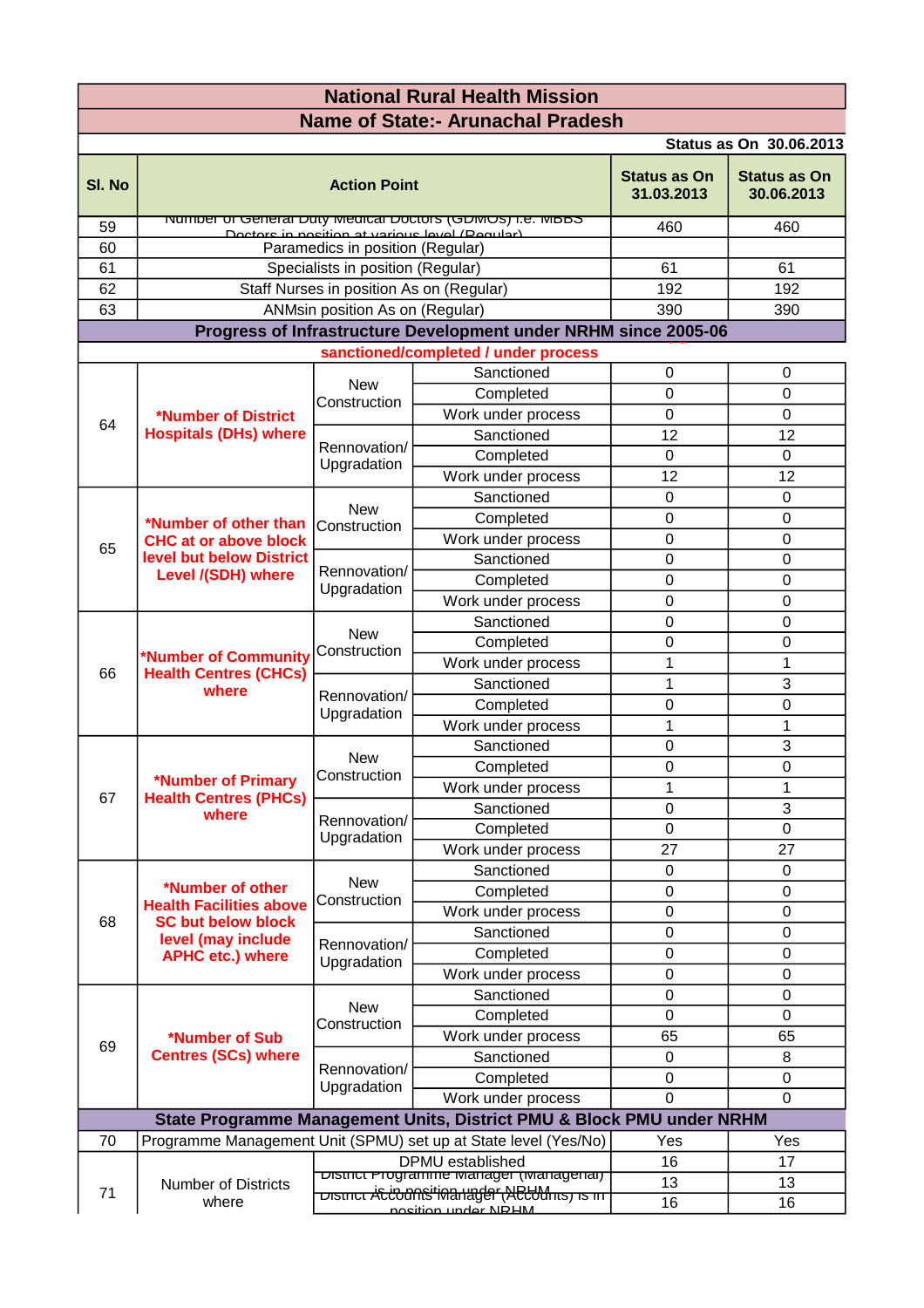| <b>Name of State:- Arunachal Pradesh</b><br><b>Status as On 30.06.2013</b><br><b>Status as On</b><br>SI. No<br><b>Action Point</b><br>31.03.2013<br><u>DISTITUT Data Manager (MIS) IS IN position</u><br>21<br>under NDHM<br><b>BPMU Established</b><br>84<br><u>BIOCK Manager (under</u><br>$\mathbf 0$<br>72<br>Number of Blocks where<br><del>Accountant (trinen sitien or is</del><br>84<br>in nocition<br>73<br>Number of PHCs where accountant (under NRHM) is in position<br>84 | <b>Status as On</b><br>30.06.2013 |  |  |  |
|----------------------------------------------------------------------------------------------------------------------------------------------------------------------------------------------------------------------------------------------------------------------------------------------------------------------------------------------------------------------------------------------------------------------------------------------------------------------------------------|-----------------------------------|--|--|--|
|                                                                                                                                                                                                                                                                                                                                                                                                                                                                                        |                                   |  |  |  |
|                                                                                                                                                                                                                                                                                                                                                                                                                                                                                        |                                   |  |  |  |
|                                                                                                                                                                                                                                                                                                                                                                                                                                                                                        |                                   |  |  |  |
|                                                                                                                                                                                                                                                                                                                                                                                                                                                                                        | 21                                |  |  |  |
|                                                                                                                                                                                                                                                                                                                                                                                                                                                                                        | 84                                |  |  |  |
|                                                                                                                                                                                                                                                                                                                                                                                                                                                                                        | $\mathbf{0}$                      |  |  |  |
|                                                                                                                                                                                                                                                                                                                                                                                                                                                                                        | 84                                |  |  |  |
| <b>Institutional Delivery</b>                                                                                                                                                                                                                                                                                                                                                                                                                                                          | 84                                |  |  |  |
| Number of JSY beneficiaries during 2013-14<br>74<br>12200                                                                                                                                                                                                                                                                                                                                                                                                                              | 2456                              |  |  |  |
| 75<br>Number of private institutions accredited under JSY                                                                                                                                                                                                                                                                                                                                                                                                                              |                                   |  |  |  |
| NO. OF SUD Centers                                                                                                                                                                                                                                                                                                                                                                                                                                                                     |                                   |  |  |  |
| <b>Sub Centers</b><br>2<br>conducting $>3$                                                                                                                                                                                                                                                                                                                                                                                                                                             | 3                                 |  |  |  |
| <del>no. of PliYCS Commuthing &gt;o</del><br>6<br>daliyarias/manth                                                                                                                                                                                                                                                                                                                                                                                                                     | 6                                 |  |  |  |
| <b>PHCs</b><br>conducting >10                                                                                                                                                                                                                                                                                                                                                                                                                                                          |                                   |  |  |  |
| <u>NO. OF CHCS CONQUCIING 20</u><br>14                                                                                                                                                                                                                                                                                                                                                                                                                                                 | 10                                |  |  |  |
| <del>wo. of Chese Commething c-</del><br><b>CHCs</b><br>1                                                                                                                                                                                                                                                                                                                                                                                                                              | 1                                 |  |  |  |
| <del>ושס. סדאס SDAS C<sup>i</sup>ond מסד</del><br>76<br><b>Delivery Points</b><br><del>ושס. ס<b>ו'S</b>DA's Commuthing כ</del><br><b>SDHs</b>                                                                                                                                                                                                                                                                                                                                          |                                   |  |  |  |
|                                                                                                                                                                                                                                                                                                                                                                                                                                                                                        |                                   |  |  |  |
| <del>ואס. Two: סוראלוס איז דער ה</del><br>6<br><del>no.  ਰੀਈਮ⁄is'eံ8/maethy ਦ-</del><br><b>DHs</b>                                                                                                                                                                                                                                                                                                                                                                                     | 6                                 |  |  |  |
| 9<br>coctions                                                                                                                                                                                                                                                                                                                                                                                                                                                                          | 9                                 |  |  |  |
| institutions conducting >10<br>Others                                                                                                                                                                                                                                                                                                                                                                                                                                                  |                                   |  |  |  |
| institutions conducting C-                                                                                                                                                                                                                                                                                                                                                                                                                                                             |                                   |  |  |  |
| <b>Decentralised Planning</b>                                                                                                                                                                                                                                                                                                                                                                                                                                                          |                                   |  |  |  |
| Υ<br>77<br>State PIP sent to Gol during 2013-14 (Y/N)<br><u>number or bistricts which prepared annual bistrict Health Action Plan</u>                                                                                                                                                                                                                                                                                                                                                  | Υ                                 |  |  |  |
| Y<br>78<br>Y<br>(DHAD) under NDHM during 2012-14                                                                                                                                                                                                                                                                                                                                                                                                                                       |                                   |  |  |  |
| <b>Others</b><br>imodile medical Units under                                                                                                                                                                                                                                                                                                                                                                                                                                           |                                   |  |  |  |
| 16<br><b>NIRHM</b><br>Number of Districts equipped with<br>Any other Refferal service                                                                                                                                                                                                                                                                                                                                                                                                  | 16                                |  |  |  |
| 16<br>79<br>Number of MMUs operational in the State/UT under NRHM                                                                                                                                                                                                                                                                                                                                                                                                                      | 16                                |  |  |  |
| <u>Total number of <b>patients benefited</b> by Mobile Medical Units (MIMUS).</u><br>639                                                                                                                                                                                                                                                                                                                                                                                               | 639                               |  |  |  |
| Total number of <b>investigations collected</b> by mobile medical onlist<br>31                                                                                                                                                                                                                                                                                                                                                                                                         | 211                               |  |  |  |
| (MMI Ic) under NDHM<br>102<br>$\Omega$                                                                                                                                                                                                                                                                                                                                                                                                                                                 | 0                                 |  |  |  |
| 104<br>0                                                                                                                                                                                                                                                                                                                                                                                                                                                                               | 0                                 |  |  |  |
| Number of Emergency Response<br>$\mathbf 0$<br>108<br>80<br>Services Operational in the State/UT                                                                                                                                                                                                                                                                                                                                                                                       | $\mathsf 0$                       |  |  |  |
| <b>Under NRHM</b><br>others (please specify)<br>0                                                                                                                                                                                                                                                                                                                                                                                                                                      | $\pmb{0}$                         |  |  |  |
| <b>Total</b><br>0                                                                                                                                                                                                                                                                                                                                                                                                                                                                      | $\mathbf 0$                       |  |  |  |
| indimider or Amburances runctioning in the State/OTS under INRHIM<br>81<br>94<br>(At DHC/CHC/SDH/DH)                                                                                                                                                                                                                                                                                                                                                                                   | 94                                |  |  |  |
| <b>MMUs</b>                                                                                                                                                                                                                                                                                                                                                                                                                                                                            | 3                                 |  |  |  |
| ERS (108/102/104/other)<br>0<br>Total number of patients transported<br>82                                                                                                                                                                                                                                                                                                                                                                                                             | 0                                 |  |  |  |
| <b>Any other Ampulances</b><br>by<br>under NDHM                                                                                                                                                                                                                                                                                                                                                                                                                                        |                                   |  |  |  |
| <b>Total</b><br>0                                                                                                                                                                                                                                                                                                                                                                                                                                                                      | $\mathbf{3}$                      |  |  |  |
| 2005-06                                                                                                                                                                                                                                                                                                                                                                                                                                                                                |                                   |  |  |  |
| 2006-07                                                                                                                                                                                                                                                                                                                                                                                                                                                                                |                                   |  |  |  |
| 2007-08                                                                                                                                                                                                                                                                                                                                                                                                                                                                                |                                   |  |  |  |
| 2008-09                                                                                                                                                                                                                                                                                                                                                                                                                                                                                |                                   |  |  |  |
| 83<br>Number of Health Melas held during<br>2009-10                                                                                                                                                                                                                                                                                                                                                                                                                                    |                                   |  |  |  |
| 2010-11                                                                                                                                                                                                                                                                                                                                                                                                                                                                                |                                   |  |  |  |
| 2011-12<br>8                                                                                                                                                                                                                                                                                                                                                                                                                                                                           |                                   |  |  |  |
| 2012-13<br>16                                                                                                                                                                                                                                                                                                                                                                                                                                                                          |                                   |  |  |  |